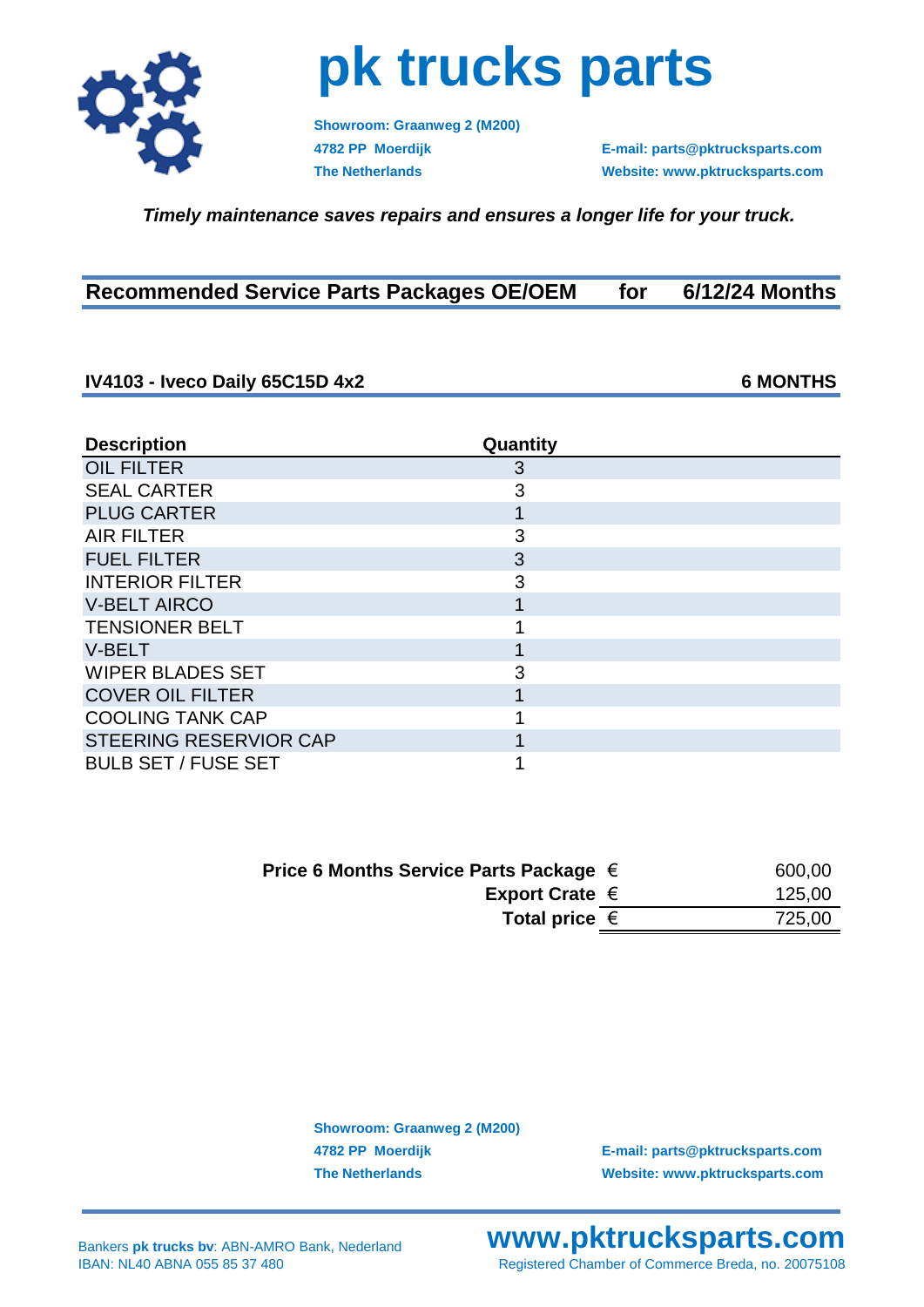**Recommended Service Parts Packages OE/OEM for 6/12/24 Months**

 **pk trucks parts**

## **IV4103 - Iveco Daily 65C15D 4x2 12 MONTHS**

| <b>Description</b>               | Quantity       |  |
|----------------------------------|----------------|--|
| <b>OIL FILTER</b>                | 6              |  |
| <b>SEAL CARTER</b>               | 6              |  |
| <b>PLUG CARTER</b>               | 1              |  |
| <b>AIR FILTER</b>                | 6              |  |
| <b>FUEL FILTER</b>               | 6              |  |
| <b>INTERIOR FILTER</b>           | 6              |  |
| <b>V-BELT AIRCO</b>              | 1              |  |
| <b>TENSIONER BELT</b>            | 1              |  |
| V-BELT                           | 1              |  |
| <b>WIPER BLADES SET</b>          | 6              |  |
| <b>SHOCKABSORBERS FRONT</b>      | $\overline{2}$ |  |
| <b>SHOCKABSORBERS REAR</b>       | $\overline{2}$ |  |
| <b>BRAKE PADS FRONT</b>          | 1              |  |
| <b>BRAKE SHOES SET REAR AXLE</b> | 1              |  |
| <b>COOLING HOSE 1</b>            | 1              |  |
| <b>COOLING HOSE 2</b>            |                |  |
| <b>COVER OIL FILTER</b>          | 1              |  |
| <b>COOLING TANK CAP</b>          |                |  |
| STEERING RESERVIOR CAP           | 1              |  |
| <b>BULB SET / FUSE SET</b>       | $\overline{2}$ |  |

| Price 12 Months Service Parts Package $\in$ | 2.850,00 |
|---------------------------------------------|----------|
| Export Crate $\in$                          | 125,00   |
| Total price $\in$                           | 2.975,00 |

**Showroom: Graanweg 2 (M200)**

**4782 PP Moerdijk E-mail: parts@pktrucksparts.com The Netherlands Website: www.pktrucksparts.com**

**Recommended Service Parts Packages OE/OEM for 6/12/24 Months**